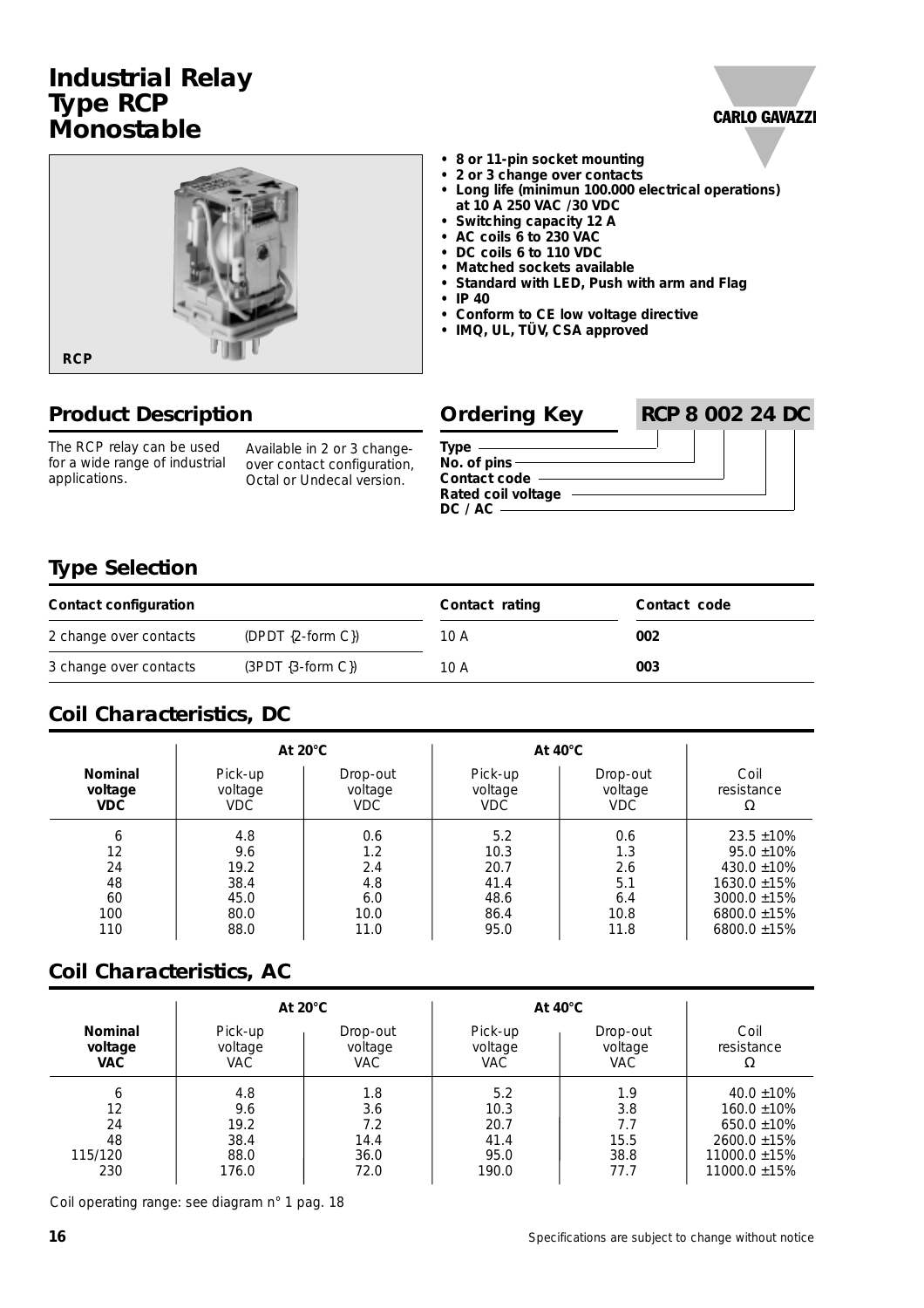

## **Contact Characteristics**

| Arrangement                     | 002 / 003                                     | Current                    |                  |
|---------------------------------|-----------------------------------------------|----------------------------|------------------|
| <b>Contact rating</b>           |                                               | Max. switching current     | 10A              |
| (with resistive load)           | 10 A - 250 VAC / 30 VDC                       | Initial contact resistance |                  |
| UL rating                       | 10 A - 250 VAC / 30VDC<br>$1/3$ HP at 240 VAC | Max. switch. voltage       | 250 VAC / 30 VDC |
|                                 |                                               | Max. switch. power         | 2500 VA / 300 W  |
| $(1x105$ ops)<br>Usually rating | 10 A - 250 VAC / 30 VDC                       | Life                       |                  |
| $(5x104$ ops)<br>Max. rating    | 12 A - 250 VAC / 30 VDC                       | Electrical life            | $1x105$ ops      |
| <b>Material</b>                 | Silver alloy                                  | Mechanical life            | $1x107$ ops      |

#### **Insulation**

| Test Voltage (1 min.)<br>Between coil and contacts<br>Between open contacts<br>Contact/Contact | 3750 VAC Vr.m.s<br>750 VAC Vr.m.s<br>1250 VA Vr.m.s | Insulation<br>according to EN61810-5<br>Rated insulation voltage<br>Impulsive insulation voltage | 250 V<br>3.6 KV |
|------------------------------------------------------------------------------------------------|-----------------------------------------------------|--------------------------------------------------------------------------------------------------|-----------------|
| Initial insulation resistance                                                                  | $500 \text{ M}\Omega$ - 500 VAC                     | Pollution degree<br>Overvoltage category                                                         | Ш               |

#### **General Data**

| Nominal coil power                            | 1.5 W / 2.5 VA                 |
|-----------------------------------------------|--------------------------------|
| <b>Operating time</b><br>(At nominal voltage) | 30 ms max.                     |
| Release time                                  |                                |
| (At nominal voltage)                          | 20 ms max.                     |
| Temperature rise                              |                                |
| (At nominal voltage)                          | $-40^\circ$ C to $+55^\circ$ C |
|                                               |                                |

| <b>Vibration resistance</b> | 10 to 55 Hz 1.5 mm         |  |
|-----------------------------|----------------------------|--|
| <b>Shock resistance</b>     |                            |  |
| Funktional                  | 100 m/s <sup>2</sup> /10 g |  |
| Destructive                 | 500 m/s <sup>2</sup> /50 g |  |
| <b>Humidity</b>             | 98%, +40°C%                |  |
| <b>Termination</b>          | Octal/Undecal-type plug    |  |
| Construction                | Dust cover                 |  |
| Weight                      | ~ 85 g                     |  |
|                             |                            |  |

# **Dimensions**



# **Wiring Diagrams**

**4 5**

**5**

2) \cdot 2(10 **1 11**

**6**

**8**

**6 7**

**8 7**

**9**